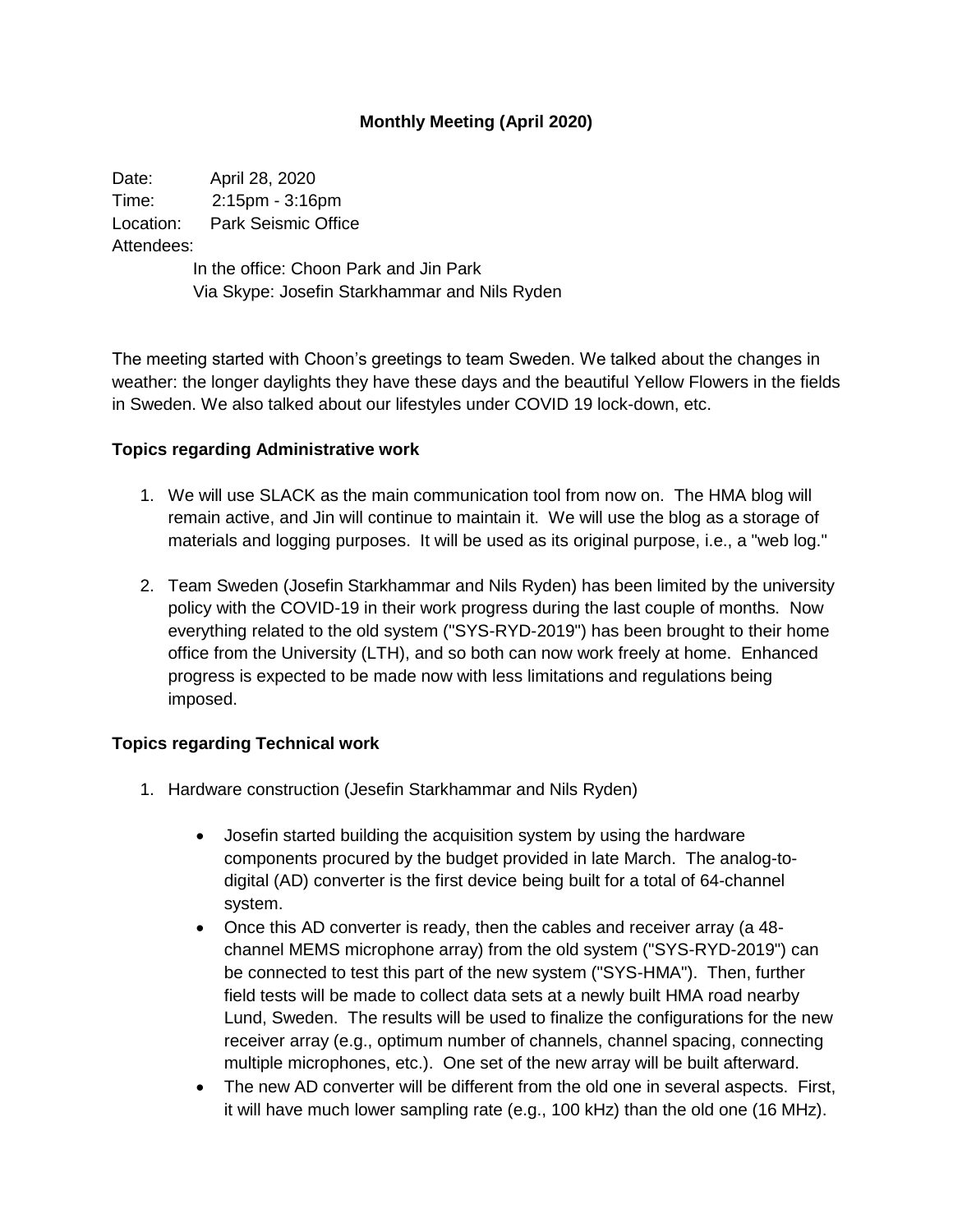Second, it will have a higher number of maximum channels (96 channels) than the old one (48 channels). Third, it will be more compact in its size and weight. Lastly, it will be equipped with a higher performance computer.

- The new system will have additional sensors; i.e., GPS and IR temperature sensor. Sufficient number of USB ports will be installed to the system for these and more additional sensors that may be necessary in the future. The GPS accuracy will be within +/- 1 meter.
- Analog filter was briefly discussed among all investigators. Choon asked about the triggering mechanism and raised the potential issue of false triggering made by strong ambient noise. Josefin (and Nils) commented that's why analog filters (both low-pass and high-pass ones) are so critical, especially at the low frequencies that may come into the system as strong noise. Considering the common thickness range we will deal with (e.g., 5-15 cm) and corresponding frequency ranges of signal seismic waves (e.g., 10-30 kHz), the two analog filters (i.e., low- and high-pass ones) should be specified properly at the very early stage of the AD converter.
- Choon also asked about the mechanism of amplifier in the AD converter in relation to the possible connection of multiple MEMS microphones to make one channel for the purpose of attenuating impact-generated sound waves. Josefin replied it is very important to know the typical voltage range of incoming analog signal to fully utilize a given dynamic range in the AD converter (e.g., 12-bit). Although it was properly set through intensive test for the old system, similar tests will be made for this new system. The increased dynamic range (16-bit) will allow a bigger tolerance in output digital signal regardless of the amplifier setting.

# 2. Methodology

- Choon asked about the temperature dependency of HMA in its stiffness (i.e., seismic velocity). He expressed a potential reduction in the final evaluation accuracy (Vs and H) due to the complication introduced by the temperature dependency.
- Nils responded that although there is such temperature dependency, it can be almost ignored within the frequency range we will mostly deal with (e.g., 10-30 kHz). We will present the final results in context. For example, it can be stated like "this HMA's seismic velocity (Vs) is measured as 1500 m/s at 25  $\degree$ C for a representative frequency of 20 kHz."
- He also responded that although the temperature dependency makes things more complex, it is not to the level that can jeopardize the overall effectiveness of the approach.
- Choon briefly discussed quality of the data set collected by using the old system last October at a university (LTH) parking lot. He commented that the reason why these data sets did not show good dispersion trend at useful frequencies (e.g., > 10 kHz) might be due to bad quality of the asphalt at the parking lot